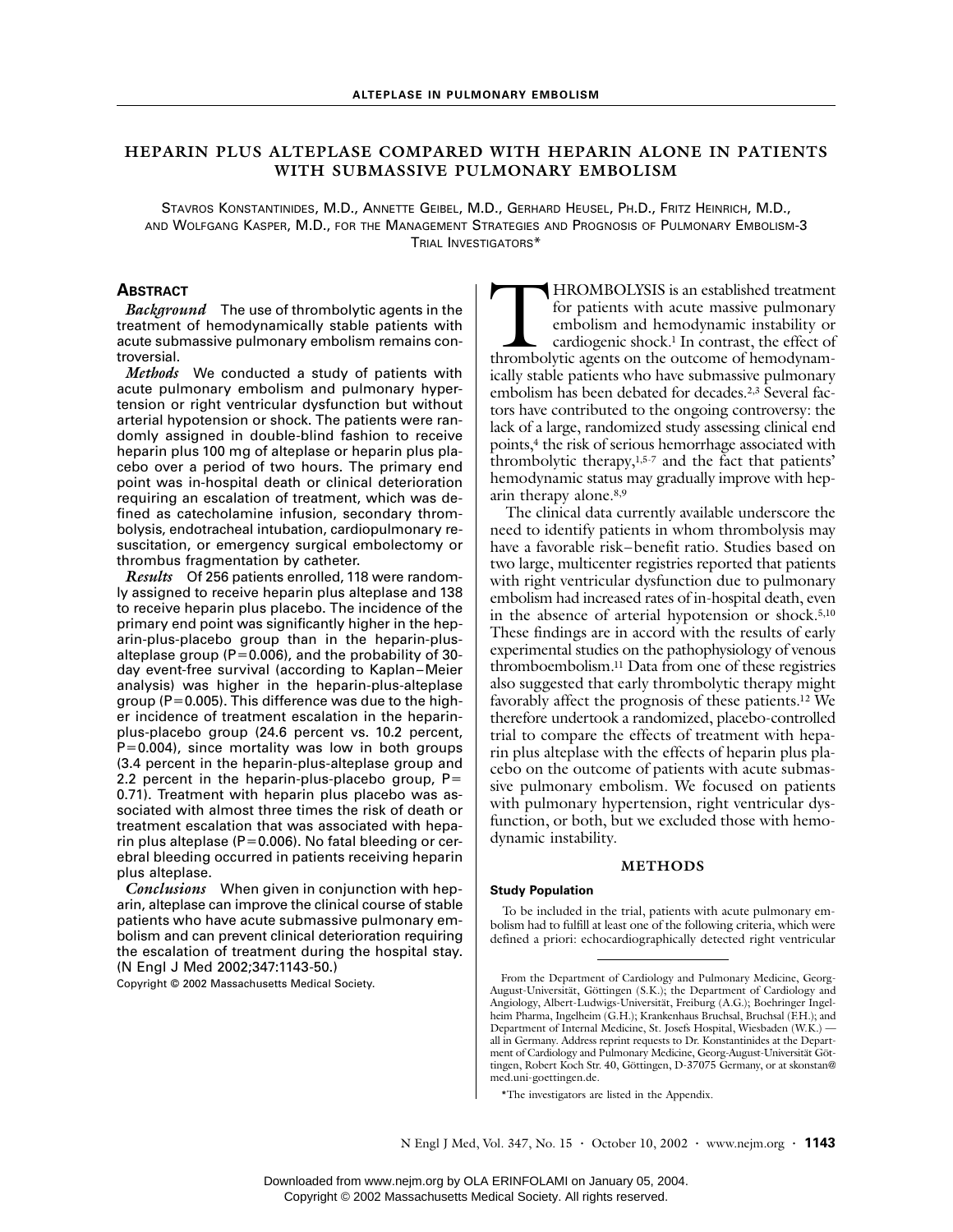dysfunction, defined as right ventricular enlargement combined with loss of inspiratory collapse of the inferior vena cava, without left ventricular or mitral-valve disease12; echocardiographically detected pulmonary-artery hypertension,<sup>13</sup> defined as a tricuspid regurgitant jet velocity greater than 2.8 m per second, followed by confirmation of pulmonary embolism (by ventilation–perfusion lung scanning, spiral computed tomography [CT], or pulmonary angiography); a diagnosis of precapillary pulmonary hypertension based on catheterization of the right side of the heart, defined as a mean pulmonary-artery pressure above 20 mm Hg and a pulmonary-capillary wedge pressure below 18 mm Hg, followed by confirmation of pulmonary embolism; or new electrocardiographic signs of right ventricular strain (defined as complete or incomplete right bundlebranch block, S waves in lead I combined with Q waves in lead III, or inverted T waves in precordial leads  $V_1$ ,  $V_2$ , and  $V_3$ ), followed by confirmation of pulmonary embolism.

Patients were excluded from the study if they had one or more of the following characteristics: age over 80 years; hemodynamic instability, defined as persistent arterial hypotension (i.e., systolic pressure below 90 mm Hg), with or without signs of cardiogenic shock; onset of symptoms more than 96 hours before diagnosis; thrombolytic treatment, major surgery, or biopsy within the preceding 7 days; major trauma within the preceding 10 days; stroke, transient ischemic attack, craniocerebral trauma, or neurologic surgery within the preceding 6 months; gastrointestinal bleeding within the preceding 3 months; uncontrolled hypertension; a known bleeding disorder; known inability to tolerate alteplase; known diabetic retinopathy; current therapy with an oral anticoagulant; current pregnancy or lactation; a life expectancy of less than 6 months because of underlying disease; or planned use of thrombolytic agents for extensive deep-vein thrombosis.

The study protocol was approved by the local ethics committee at each institution. Written informed consent was obtained from all the patients.

## **Study Design**

The study was designed as a prospective, randomized, doubleblind, placebo-controlled trial and was conducted between September 1997 and August 2001 at 49 centers in Germany (see the Appendix) by a committee that included all the authors. Patients believed to have acute submassive pulmonary embolism, as previously defined,12 received an intravenous bolus of 5000 U of unfractionated heparin before undergoing further diagnostic workup. Patients who met the inclusion criteria and were enrolled in the study were then randomly assigned to receive 100 mg of alteplase (Actilyse, Boehringer Ingelheim Pharma) as a 10-mg bolus, followed by a 90-mg intravenous infusion over a period of two hours, or matching placebo. Randomization was performed on a 1:1 basis with a fixed block size of six patients at each center, according to a standard randomization program. In addition to alteplase or placebo, patients in both groups received an intravenous infusion of unfractionated heparin. The infusion was started at a rate of 1000 U per hour, and the rate was subsequently adjusted to maintain the activated partialthromboplastin time at 2.0 to 2.5 times the upper limit of normal. Measurements of the activated partial-thromboplastin time were performed at 6-hour intervals on day 1 after randomization, and at 12-hour intervals thereafter for at least four days. Overlapping oral anticoagulant therapy was started on day 3 after randomization, and the dosage was adjusted to maintain an international normalized ratio of 2.5 to 3.5. The trial protocol permitted breaking of the randomization code if additional therapy had to be provided on an emergency basis to a patient whose condition was deteriorating.

#### **Definition of Clinical End Points**

Patients were evaluated at the end of their hospital stay or on day 30 after randomization, whichever occurred first. The primary end point was in-hospital death or clinical deterioration that required an escalation of treatment after the infusion of alteplase or placebo was terminated. Escalation of treatment was defined as the use of at least one of the following: infusion of a catecholamine because of persistent arterial hypotension or shock (except for dopamine infused at a rate no more than  $5 \mu g$  per kilogram of body weight per minute); secondary, or "rescue," thrombolysis (for one of the following indications: worsening clinical symptoms, particularly dyspnea, or worsening respiratory failure due to pulmonary embolism; arterial hypotension or shock; and persistent or worsening pulmonary hypertension or right ventricular dysfunction detected by echocardiography or right heart catheterization); endotracheal intubation; cardiopulmonary resuscitation; and emergency surgical embolectomy or thrombus fragmentation by catheter.

The secondary end points of the study were recurrent pulmonary embolism, major bleeding, and ischemic stroke. Recurrence of pulmonary embolism was confirmed by ventilation–perfusion lung scanning, spiral CT, or pulmonary angiography. Major bleeding was defined as fatal bleeding, hemorrhagic stroke, or a drop in the hemoglobin concentration by at least 4 g per deciliter, with or without the need for red-cell transfusion. Hemorrhagic or ischemic stroke was confirmed by CT or magnetic resonance imaging.

#### **Statistical Analysis**

The data were analyzed by an independent clinical research organization that also monitored the study (Parexel, Berlin, Germany). All the authors had full access to the data and participated in the data analysis. The null hypothesis was that there would be no difference between the two treatment groups with regard to the primary end point — that is, that the proportion of patients who reached the primary end point (death or the need for an escalation of therapy) would be the same in each group. On the basis of the data provided by the Management Strategies and Prognosis of Pulmonary Embolism Registry,<sup>12</sup> it was calculated that 217 patients would be required in each group to reject the null hypothesis with a power of 80 percent and at an alpha level of 5 percent, by the detection of a 33 percent relative reduction (or a 13 percent absolute reduction, from 39 to 26 percent) in the incidence of the primary end point. An interim analysis after the enrollment of the first 250 patients was prospectively planned to verify these calculations. The study was terminated after the interim analysis, which demonstrated a statistically significant difference in favor of alteplase treatment at that point.

Statistical analysis was performed according to the intention-totreat principle. Differences between the treatment groups were examined with the use of Fisher's exact test (for proportions) and Student's t-test (for means of continuous variables). The time from randomization to death or escalation of treatment was analyzed with the use of the log-rank test, and Kaplan–Meier estimates of the probability of event-free survival were calculated. To define further the prognostic importance of treatment and other base-line variables, a proportional-hazards model was applied to the primary end point. The results are presented as relative risks and corresponding 95 percent confidence intervals. All reported P values are two-sided. Plus–minus values are means ±SD, unless stated otherwise.

## **RESULTS**

#### **Characteristics of the Patients**

A total of 256 patients underwent randomization. Of these patients, 118 were assigned to the heparinplus-alteplase group and 138 to the heparin-plusplacebo group. The two groups were well matched with regard to major clinical characteristics at base line (Table 1). There were no significant differences in systolic or diastolic blood pressure, heart rate, or the severity of dyspnea or arterial hypoxemia. Catheterization of the right side of the heart was performed in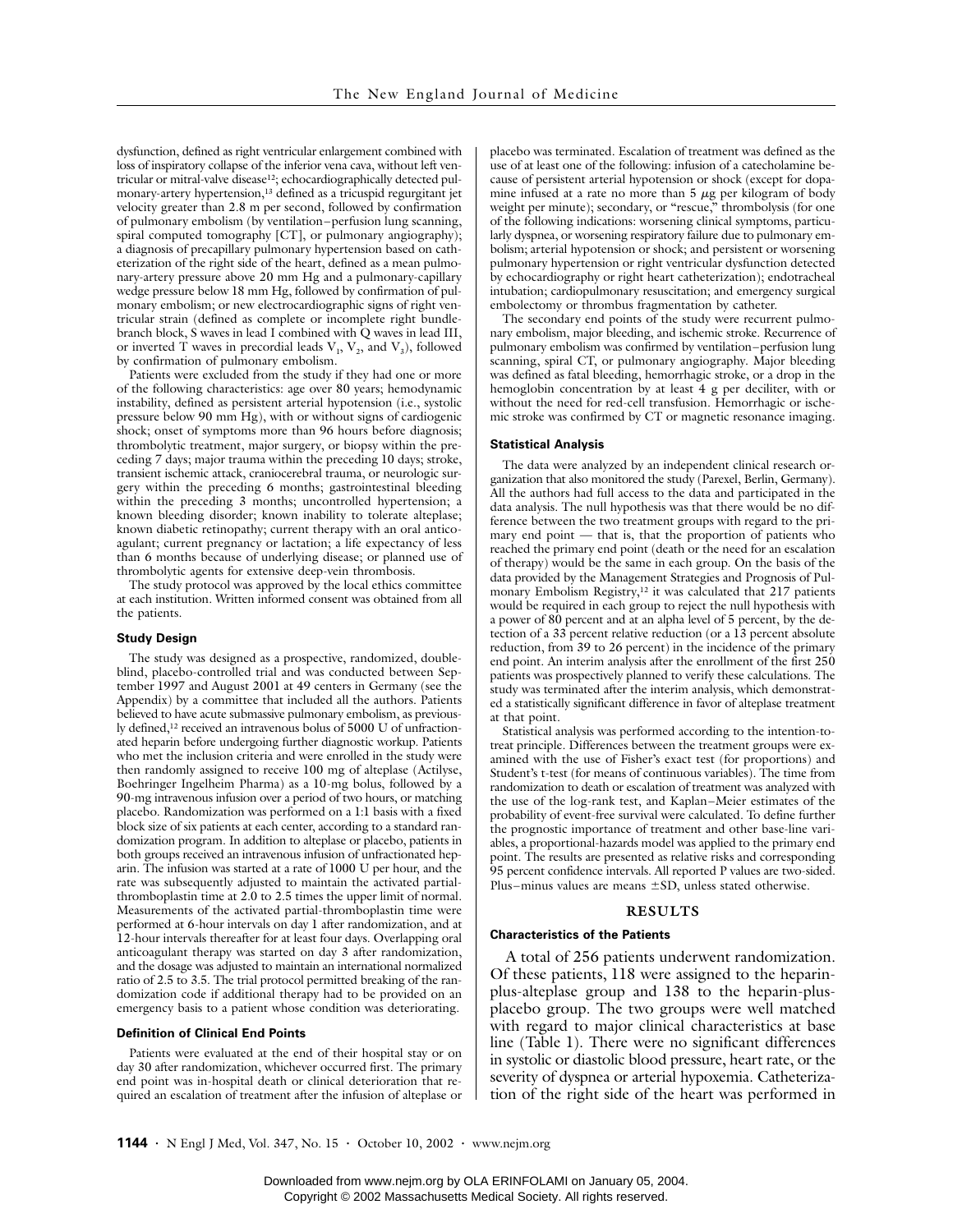| <b>CHARACTERISTIC</b>                                         | <b>HEPARIN PLUS</b><br><b>ALTEPLASE</b><br>$(N=118)$ | <b>HEPARIN PLUS</b><br><b>PLACEBO</b><br>(N=138) | P<br><b>VALUE</b> |
|---------------------------------------------------------------|------------------------------------------------------|--------------------------------------------------|-------------------|
| Clinical                                                      |                                                      |                                                  |                   |
| $Sex - no. (*)$                                               |                                                      |                                                  | 0.66              |
| Male                                                          | 54 (45.8)                                            | 68 (49.3)                                        |                   |
| Female                                                        | 64 (54.2)                                            | 70 (50.7)                                        |                   |
| $Age - yr$                                                    |                                                      |                                                  |                   |
| Men                                                           | $61.2 \pm 10.1$                                      | $60.5 \pm 9.7$                                   | 0.70              |
| Women                                                         | $64.4 \pm 9.5$                                       | $62.2 \pm 12.4$                                  | 0.25              |
| Weight $-$ kg                                                 |                                                      |                                                  |                   |
| Men<br>Women                                                  | $86.5 \pm 16.2$<br>$75.2 \pm 15.3$                   | $86.7 \pm 16.0$<br>$75.6 \pm 13.6$               | 0.70<br>0.25      |
| Previous or concomitant disease — no. $(\%)$                  |                                                      |                                                  |                   |
| Cardiovascular                                                | 84 (71.2)                                            | 92 (66.7)                                        | 0.52              |
| Pulmonary                                                     | 40(33.9)                                             | 51(37.0)                                         | 0.71              |
| Gastrointestinal or hepatobiliary                             | 38(32.2)                                             | 56(40.6)                                         | 0.21              |
| Diabetes mellitus                                             | 46(39.0)                                             | 57(41.3)                                         | 0.80              |
| Renal                                                         | 28(23.7)                                             | 25(18.1)                                         | 0.34              |
| Musculoskeletal or dermatologic                               | 45(38.1)                                             | 55 (39.9)                                        | 0.88              |
| Neurologic                                                    | 9(7.6)                                               | 12(8.7)                                          | 0.94              |
| $Blood pressure - mm Hg$                                      |                                                      |                                                  |                   |
| Systolic                                                      | $133 \pm 19$                                         | $133 \pm 20$                                     | 1.00              |
| Diastolic                                                     | $79.7 \pm 12.0$                                      | $80.8 \pm 13.0$                                  | 0.49              |
| Heart rate - beats/min                                        | $103 \pm 18.9$                                       | $100 \pm 17$                                     | 0.18              |
| Respiratory rate — breaths/min                                | $23.0 \pm 6.3$                                       | $22.5 \pm 6.1$                                   | 0.52              |
| Partial pressure of arterial oxygen — mm Hg                   | $63.9 \pm 28.7$                                      | $59.6 \pm 24.6$                                  | 0.20              |
| Partial pressure of arterial carbon dioxide - mm Hg           | $29.4 \pm 8.7$                                       | $28.7 + 9.9$                                     | 0.55              |
| Electrocardiographic                                          |                                                      |                                                  |                   |
| S waves in lead I plus Q waves in lead $III$ — no. $(\%)$     | 41 (34.7)                                            | 76(55.1)                                         | 0.002             |
| Complete right bundle-branch block — no. (%)                  | 12(10.2)                                             | 13(9.4)                                          | 0.99              |
| Incomplete right bundle-branch block — no. $(\%)$             | 34(28.8)                                             | 50(36.2)                                         | 0.26              |
| Inverted T waves in leads $V_1$ , $V_2$ , and $V_3$ — no. (%) | 53 (44.9)                                            | 67(48.6)                                         | 0.65              |
| Echocardiographic†                                            |                                                      |                                                  |                   |
| Right ventricular dysfunction — no. $(\%)$                    | 37(31.4)                                             | 43(31.2)                                         | 0.92              |
| Laboratory                                                    |                                                      |                                                  |                   |
| Hematocrit — %                                                | $40.9 \pm 5.0$                                       | $41.3 \pm 4.7$                                   | 0.51              |
| Platelet count — per $mm3$                                    | $221,000 \pm 73,600$                                 | 223,000±95,900                                   | 0.87              |
|                                                               |                                                      |                                                  |                   |

**TABLE 1.** BASE-LINE CHARACTERISTICS OF THE STUDY PATIENTS.\*

\*The numbers shown are based on calculations for the intention-to-treat population. Plus–minus values are means ±SD. Differences between the heparin-plus-alteplase group and the heparin-plusplacebo group were examined with the use of the chi-square test (or Fisher's exact test for neurologic disease) and Student's t-test.

†Echocardiography was performed in 106 patients in the heparin-plus-alteplase group (89.8 percent) and 129 patients in the heparin-plus-placebo group (93.5 percent). Right ventricular dysfunction was defined as the presence of an enlarged right ventricle (end-diastolic diameter >30 mm in the parasternal view or a right ventricle that appeared larger than the left ventricle in the subcostal or apical view) in the absence of inspiratory collapse of the inferior vena cava.

43 patients, 19 (16.1 percent) in the heparin-plusalteplase group and 24 (17.4 percent) in the heparinplus-placebo group. There were no significant differences between the two treatment groups with regard to pulmonary-artery pressures (systolic:  $55.2 \pm 14.0$ mm Hg in the heparin-plus-alteplase group and 60.42±15.9 mm Hg in the heparin-plus-placebo group; diastolic:  $21.9 \pm 8.0$  and  $23.9 \pm 8.9$  mm Hg, respectively; mean:  $34.0 \pm 8.5$  and  $36.1 \pm 10.6$  mm Hg, respectively).

Echocardiography was performed in 106 of the patients assigned to receive heparin plus alteplase (89.8 percent), and 129 of those assigned to receive heparin plus placebo (93.5 percent). The incidence of right ventricular dysfunction was almost identical in the two groups (Table 1). Doppler echocardiography revealed that the mean tricuspid regurgitant jet velocity was elevated in both groups  $(3.23 \pm 0.66 \text{ m})$  per second in the heparin-plus-alteplase group, and  $3.31 \pm 0.78$  m per second in the heparin-plus-placebo group).

## **Clinical Outcome during the In-Hospital Phase**

Table 2 summarizes in-hospital clinical events in the two study groups. The mean duration of the hospital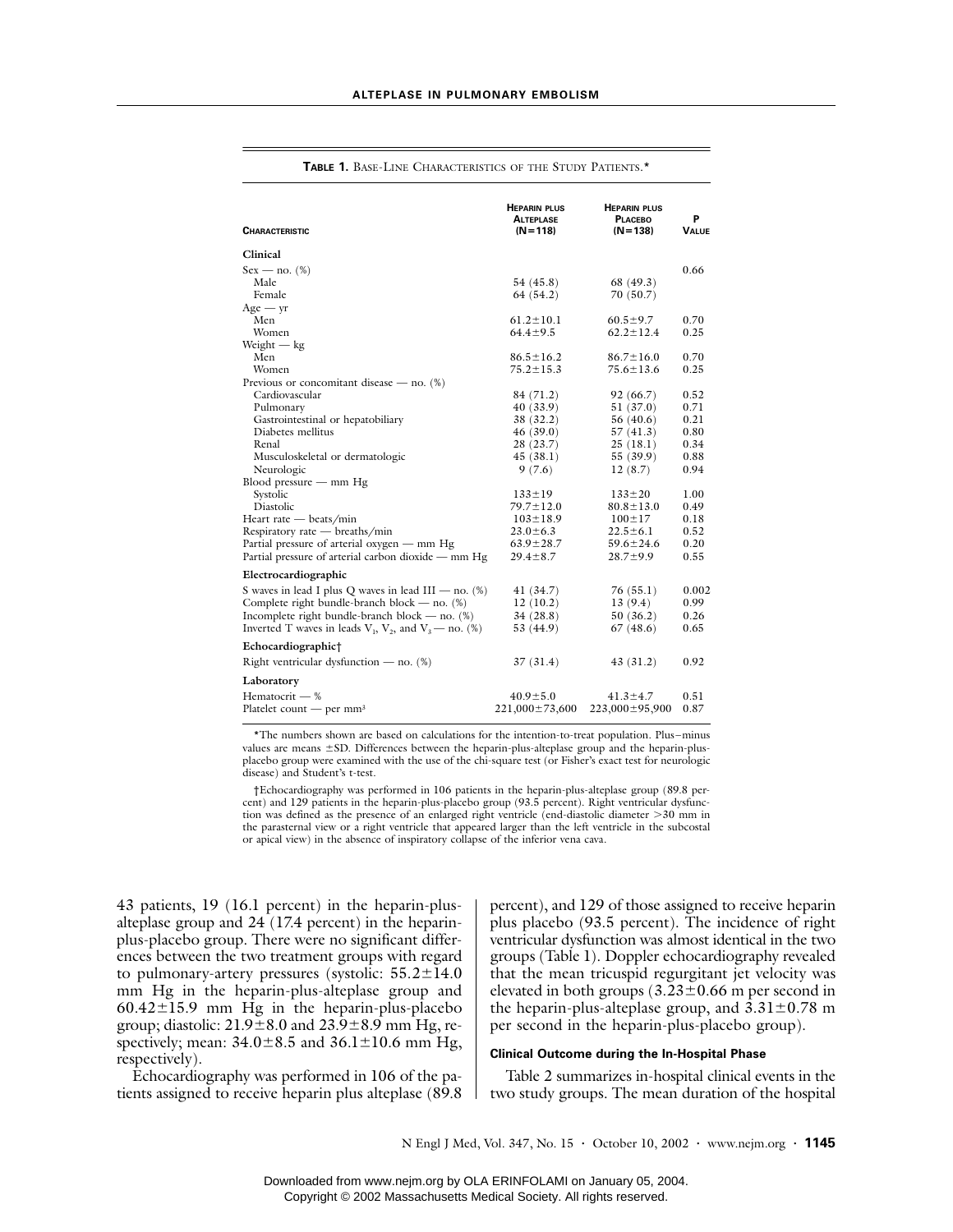| <b>FVFNT</b>                          | <b>HEPARIN PLUS</b><br>AI TEPI ASE<br>$(N=118)$ | <b>HEPARIN PLUS</b><br><b>PLACEBO</b><br>$(N = 138)$ | <b>P</b> VALUET |
|---------------------------------------|-------------------------------------------------|------------------------------------------------------|-----------------|
|                                       | no. (%)                                         |                                                      |                 |
| Primary end point                     | 13(11.0)                                        | 34(24.6)                                             | 0.006           |
| Death from all causes                 | 4(3.4)                                          | 3(2.2)                                               | 0.71            |
| Escalation of treatment               | 12(10.2)                                        | 34(24.6)                                             | 0.004           |
| Catecholamine infusion                | 3(2.5)                                          | 8(5.8)                                               | 0.33            |
| (for persistent hypotension or shock) |                                                 |                                                      |                 |
| Secondary thrombolysis                | 9(7.6)                                          | 32(23.2)                                             | 0.001           |
| Endotracheal intubation               | 3(2.5)                                          | 3(2.2)                                               | 0.85            |
| Cardiopulmonary resuscitation         | $\mathbf{0}$                                    | 1(0.7)                                               | 1.0             |
| Embolectomy or thrombus fragmentation | $\Omega$                                        | 1(0.7)                                               | 1.0             |
| Secondary end points                  |                                                 |                                                      |                 |
| Recurrent pulmonary embolism‡         | 4(3.4)                                          | 4(2.9)                                               | 0.89            |
| Major bleeding§                       | 1(0.8)                                          | 5(3.6)                                               | 0.29            |
| Fatal bleeding                        | $\mathbf{0}$                                    | 1(0.7)                                               | 1.0             |
| Hemorrhagic stroke                    | $\mathbf{0}$                                    | $\Omega$                                             |                 |
| Ischemic stroke                       | $\Omega$                                        | 1(0.7)                                               | 1.0             |

**TABLE 2.** IN-HOSPITAL CLINICAL EVENTS.\*

\*The numbers shown are based on calculations for the intention-to-treat population.

†P values were calculated with the use of Fisher's exact test (two-sided).

‡Recurrence of pulmonary embolism had to be confirmed by ventilation–perfusion lung scanning, spiral computed tomography, or pulmonary angiography.

§Major bleeding was defined as fatal bleeding, hemorrhagic stroke, or a drop in the hemoglobin concentration by at least 4 g per deciliter, with or without the need for red-cell transfusion.

¶Hemorrhagic or ischemic stroke had to be confirmed by computed tomography or magnetic resonance imaging.

stay was  $16.7 \pm 8.4$  days (range, 2 to 70). The mortality rate was low in both treatment groups. Four patients in the heparin-plus-alteplase group died, two from pulmonary embolism and two from underlying disease. Three patients in the heparin-plus-placebo group died, two from pulmonary embolism and one from a bleeding complication. Although the mortality rate in the two groups was similar, the rate of escalation of treatment because of clinical deterioration was much higher in the heparin-plus-placebo group than in the heparin-plus-alteplase group. For example, secondary (rescue) thrombolysis was performed roughly three times as often in the heparin-plus-placebo group as in the heparin-plus-alteplase group (Table 2). In the heparin-plus-placebo group, the indications for secondary thrombolysis were cardiogenic shock (in 4 patients), arterial hypotension requiring catecholamine infusion (in 4), and worsening symptoms and respiratory failure (in 24 patients, 3 of whom underwent endotracheal intubation and mechanical ventilation). In the heparin-plus-alteplase group, nine patients underwent additional thrombolysis, one because of arterial hypotension and the remaining eight because of worsening symptoms; one of the latter patients underwent endotracheal intubation). Overall,

the incidence of the primary end point (death or escalation of treatment) was significantly greater in the heparin-plus-placebo group than in the heparin-plusalteplase group (34 patients [24.6 percent] vs. 13 patients [11.0 percent],  $P=0.006$ ).

In accord with these data, the probability of 30 day event-free survival according to Kaplan–Meier analysis was significantly higher in the group of patients treated with heparin plus alteplase than in those treated with heparin plus placebo ( $P=0.005$  by the log-rank test) (Fig. 1). Further analysis with use of the proportional-hazards model confirmed that treatment with heparin plus placebo predicted an unfavorable in-hospital outcome: the relative risk of the primary end point with heparin plus placebo as compared with heparin plus alteplase was  $2.63$  (P=0.006) (Table 3). As shown in Figure 2, the favorable outcome of the patients assigned to heparin plus alteplase was not due to greater effectiveness of heparin anticoagulation in this group than in the other group, since the activated partial-thromboplastin time reached similar levels in the two treatment groups between 12 and 48 hours after randomization. Of the other baseline variables tested in the proportional-hazards model, age older than 70 years, female sex, and the pres-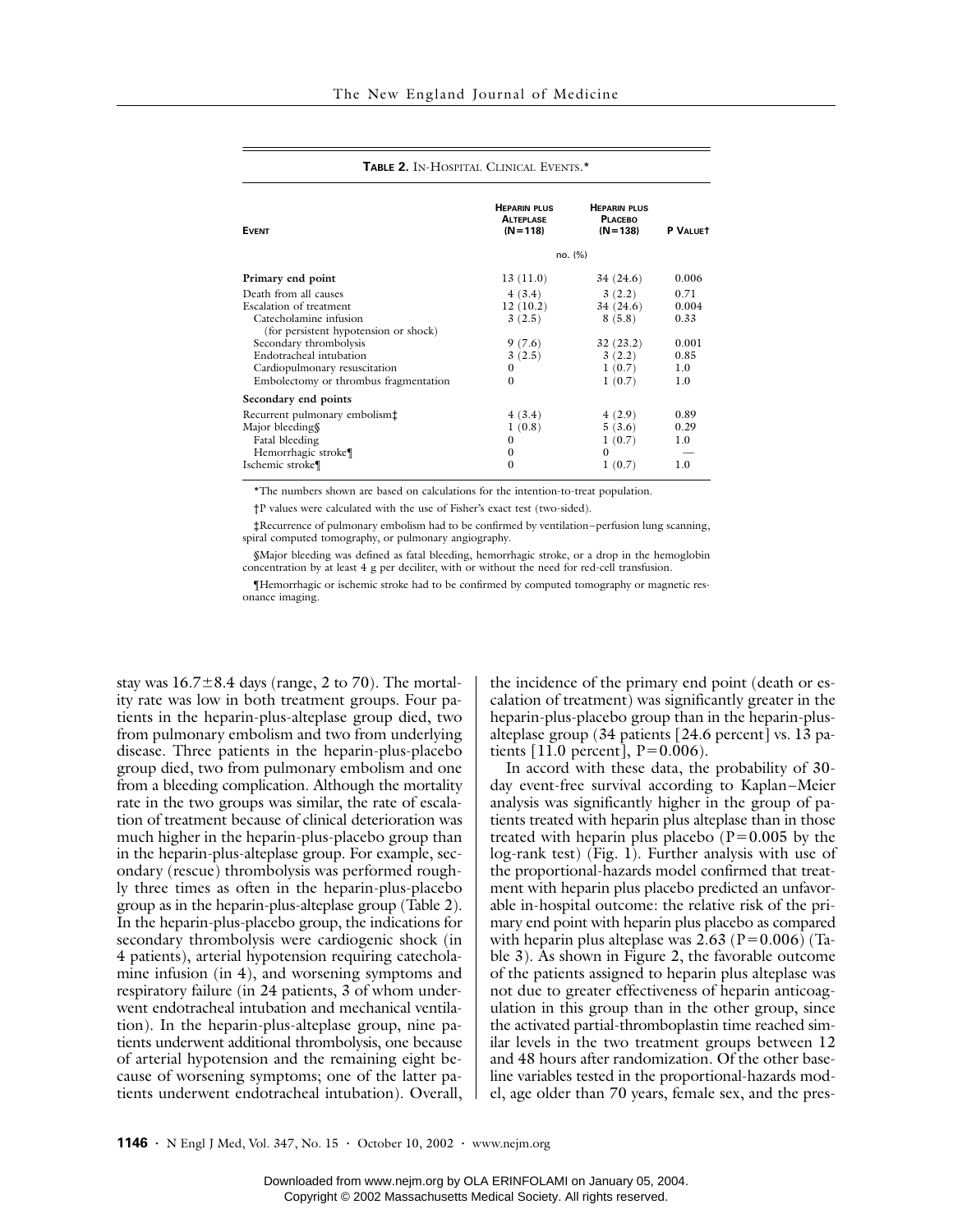

**Figure 1.** Kaplan–Meier Estimates of the Probability of Event-free Survival among Patients with Acute Submassive Pulmonary Embolism, According to Treatment with Heparin plus Alteplase or Heparin plus Placebo.

An event was defined as in-hospital death or clinical deterioration requiring an escalation of treatment after termination of the infusion of the study drug. Escalation of treatment was defined as at least one of the following: infusion of a catecholamine because of arterial hypotension or shock (except for dopamine infused at a rate of no more than 5 *m*g per kilogram per minute), secondary thrombolysis, endotracheal intubation, cardiopulmonary resuscitation, or emergency surgical embolectomy or thrombus fragmentation by catheter. P=0.005 by the log-rank test for the overall comparison between the groups.

ence of arterial hypoxemia were also found to predict an increased risk of in-hospital death or escalation of treatment (Table 3).

## **Secondary End Points, Safety, and Tolerability**

The incidence of recurrent pulmonary embolism was low in both treatment groups (Table 2). However, its incidence may have been underestimated because of the relatively strict criteria for confirmation of recurrent thromboembolic events. Bleeding complications were uncommon, and the incidence of bleeding was not higher in the heparin-plus-alteplase group than in the heparin-plus-placebo group. In particular, there was only one fatal bleeding episode (in the heparin-plus-placebo group), and there were no hemorrhagic strokes. Minor symptoms that may have been related to the study medication were reported in 72 patients in the heparin-plus-alteplase group (61.0 percent) and in 78 patients in the heparin-plus-placebo group (56.5 percent) ( $P=0.55$ ), but they did not result in discontinuation of treatment or breaking of the randomization code.

## **DISCUSSION**

Previous studies have convincingly demonstrated the ability of thrombolytic agents to dissolve pulmonary emboli and to improve pulmonary perfusion and right ventricular function.14-21 These medications are therefore recommended for the treatment of massive pulmonary embolism. However, the efficacy of thrombolytic agents in the treatment of submassive pulmonary embolism has remained unclear,<sup>1</sup> and identifying the patient population in which the benefits of thrombolysis may outweigh the associated risks of bleeding has been the subject of debate, mostly because of the lack of large-scale clinical trials.4 Our study was designed to address these issues directly. Our results indicate that alteplase, given with heparin, improves the clinical course of hemodynamically stable patients who have acute submassive pulmonary embolism and that it does so with a low risk of major hemorrhagic complications.

The clinical course and prognosis of patients with acute pulmonary embolism vary widely, depending on their clinical and hemodynamic status at the time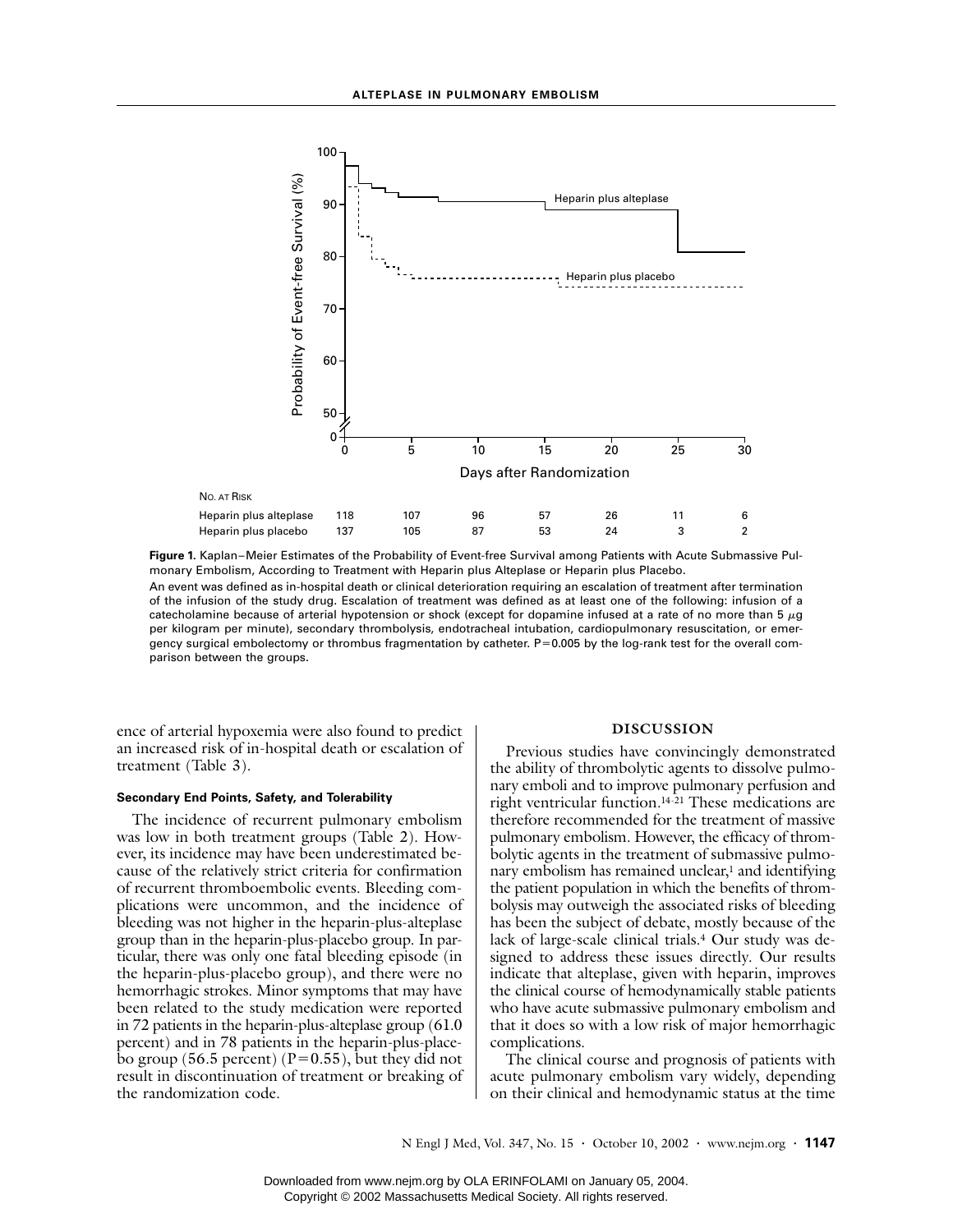| <b><i>VARIABLE</i></b>                                                 | <b>RELATIVE RISK</b><br>$(95% \text{ Cl})$ | P VALUE |
|------------------------------------------------------------------------|--------------------------------------------|---------|
| Treatment with heparin plus placebo (vs. heparin plus alteplase)       | $2.63(1.32 - 5.26)$                        | 0.006   |
| Age >70 yr (vs. $\leq 70$ yr)                                          | $2.29(1.14-4.60)$                          | 0.02    |
| Female sex (vs. male)                                                  | $2.68(1.34 - 5.36)$                        | 0.005   |
| Presence of previous or concomitant disease (vs. absence) <sup>†</sup> |                                            |         |
| Cardiac disease                                                        | $1.72(0.82 - 3.61)$                        | 0.15    |
| Pulmonary disease                                                      | $1.26(0.65 - 2.43)$                        | 0.48    |
| Diabetes mellitus                                                      | $0.70(0.36 - 1.37)$                        | 0.30    |
| Systolic blood pressure $\leq 100$ mm Hg (vs. >100 mm Hg) $\ddagger$   | $1.50(0.32 - 7.00)$                        | 0.60    |
| Heart rate >100 beats/min (vs. $\leq 100$ beats/min)                   | $1.42(0.75-2.68)$                          | 0.28    |
| Repiratory rate > 24 breaths/min (vs. $\leq 24$ breaths/min)           | $1.50(0.78 - 2.85)$                        | 0.22    |
| Presence of arterial hypoxemia (vs. absence)                           | $3.57(1.55 - 8.20)$                        | 0.003   |

**TABLE 3.** DETERMINANTS OF THE RISK OF IN-HOSPITAL DEATH OR ESCALATION OF TREATMENT.<sup>\*</sup>

\*Relative risks and P values were calculated with the use of a proportional-hazards model. The relative risk associated with each variable at base line was adjusted for the type of treatment (heparin plus placebo or heparin plus alteplase). CI denotes confidence interval.

†Information on previous or concomitant cardiac disease, pulmonary disease, or diabetes mellitus was provided by the patients' physicians or was obtained from their medical records.

‡Patients who had a systolic blood pressure persistently below 90 mm Hg or who had signs of cardiogenic shock at base line were excluded from the trial.

§Arterial hypoxemia was defined as a partial pressure of arterial oxygen below 70 mm Hg or severe dyspnea requiring the administration of oxygen at a rate greater than 2 liters per minute.



**Figure 2.** Mean Activated Partial-Thromboplastin Time in Patients with Acute Submassive Pulmonary Embolism, According to Treatment with Heparin plus Alteplase or Heparin plus Placebo.

The first measurement was performed at the time of randomization, after the patient had received 5000 U of heparin as a bolus injection. P=0.02 for the difference between the two treatment groups six hours after randomization. At all other times up to 48 hours, the difference between the groups was not significant. The I bars represent standard errors.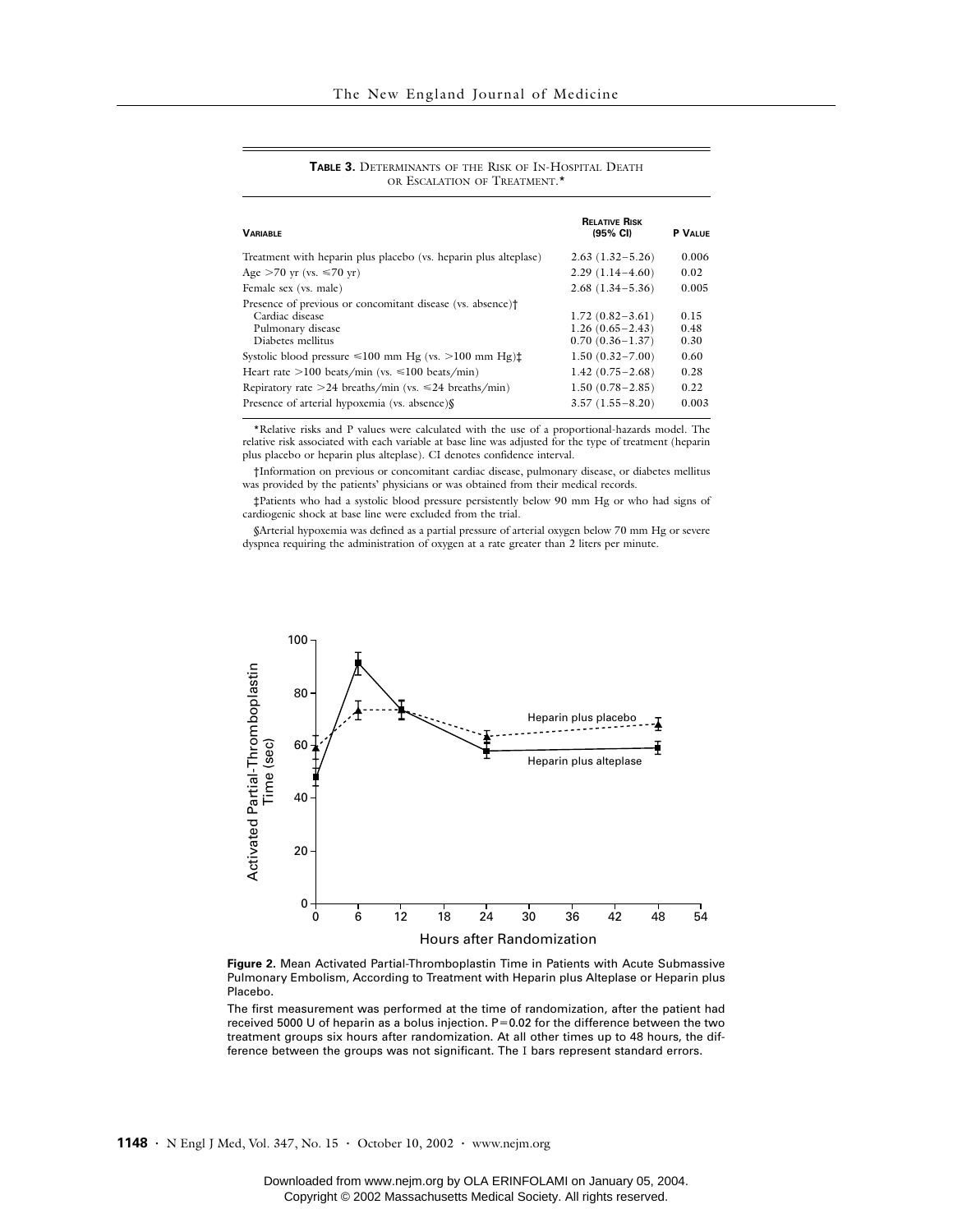of diagnosis.22-25 In particular, right ventricular dysfunction has been identified as a predictor of adverse outcome.5,10,26 Thus, in the current trial, we focused on patients who presented with evidence of pulmonary hypertension, right ventricular dysfunction, or both of these conditions,<sup>27</sup> which were prospectively defined according to strict echocardiographic and hemodynamic criteria.9,12 We excluded patients with persistent arterial hypotension or shock resulting from overt right ventricular failure; the prognosis of such hemodynamically unstable patients with massive pulmonary embolism is so poor<sup>10</sup> that withholding thrombolytic therapy (or other aggressive treatment) would be considered unethical, even though there is a lack of large clinical trials to prove its efficacy in these patients.28

In the current study, the patients in the two treatment groups were well matched with regard to baseline characteristics. Kaplan–Meier analysis showed that the probability of event-free survival during the hospital stay was significantly lower in the patients assigned to receive heparin plus placebo than in those assigned to receive heparin plus alteplase. Although the in-hospital mortality rate was similar in the two groups, the incidence of clinical deterioration requiring escalation of treatment was higher in the heparinplus-placebo group. In particular, secondary thrombolysis (for predefined clinical and hemodynamic indications) was needed three times as often in the patients assigned to heparin plus placebo. Given the strict randomization and blinding used in the trial, it seems unlikely that the higher incidence of secondary thrombolysis in the heparin-plus-placebo group was due to bias on the part of the investigators in favor of thrombolytic therapy. Therefore, it seems reasonable to assume that delayed resolution (or lack of resolution)<sup>8,9</sup> or recurrence<sup>20</sup> of pulmonary embolism with heparin alone resulted in persistence or deterioration of pulmonary hypertension and right-sided heart failure.29

In-hospital mortality rates were low in our study, and there were no significant differences between the two treatment groups. This finding was unexpected, in view of the results of analysis of the Management Strategies and Prognosis of Pulmonary Embolism registry, which showed a mortality rate of 8 percent among hemodynamically stable patients with right ventricular dysfunction.10 However, patient monitoring is closer and the degree of alertness on the part of caregivers is generally higher in randomized therapeutic trials than in registries, and it is possible that, in the current trial, clinicians' prompt response to early signs of clinical deterioration averted some in-hospital deaths.

Thrombolysis may be associated with a significant increase in the risk of fatal or disabling hemorrhagic complications.7,12,30 However, the rates of bleeding in our patient population were very low, and no patient had intracranial or fatal hemorrhage after treatment with alteplase. Our findings, combined with those of another controlled trial of thrombolysis in pulmonary embolism,20 support the notion that alteplase is a safe treatment for hemodynamically stable patients with acute submassive pulmonary embolism, provided that it is not given to patients with contraindications to thrombolysis and provided that the patients' clinical condition and coagulation status are closely monitored.

In conclusion, the findings of this randomized, double-blind, placebo-controlled trial show that treatment with alteplase, given in conjunction with heparin, may improve the clinical course of patients with acute submassive pulmonary embolism and, in particular, that such treatment may prevent further clinical or hemodynamic deterioration requiring the escalation of treatment during the hospital stay. On the basis of these data, we believe that the indications for thrombolysis, which are currently limited to massive pulmonary embolism, can be extended to include submassive pulmonary embolism (manifested as right ventricular pressure overload and dysfunction) in hemodynamically stable patients. Patients thus treated should be carefully monitored to ensure that they are at low risk for serious bleeding complications.

Supported by Boehringer Ingelheim Pharma (Ingelheim, Germany).

*We are indebted to T. Bregenzer (Parexel, Berlin, Germany) for statistical analysis and to R. Sigmund and E. Bluhmki (Boehringer Ingelheim Pharma, Biberach, Germany) for statistical advice.*

## **APPENDIX**

The following investigators participated in the Management Strategies and Prognosis of Pulmonary Embolism-3 Trial: **Steering Committee:** W. Kasper, S. Konstantinides, A. Geibel, G. Heusel, E. Bluhmki, F. Heinrich, and K. Rauber; **Participating investigators and centers:** W. Kasper, *St. Josefs Hospital, Wiesbaden;* E. Wolff, *Kreiskrankenhaus, Demmin;* G. Lockert, *Krankenhaus Stade, Stade;* H. Hoetz, *Krankenhaus Ludmillens, Meppen an der Ems;* V. Hitz, *Ruppiner Kliniken, Neuruppin;* W. Rösch and G.C. Cieslinski, *Krankenhaus Nordwest, Frankfurt am Main;* M. Wiersbitzky, *Universitätsklinik, Greifswald;* M. Bollhorst, *Kreiskrankenhaus, Sinsheim;* F. Höltermann, *Kreiskrankenhaus, Weinheim;* W. Sehnert, *Evangelisches Krankenhaus, Herne;* J. Lehmann, *Krankenhaus vom Deutschen Roten Kreuz, Saarlouis;* D. Widmann, *Städtisches Krankenhaus, Pfullendorf;* E. Kauder, *Kreiskrankenhaus, Tuttlingen;* K. Schlotterbeck, *Kreiskrankenhaus, Traunstein;* C. Wonhas, *Kreiskrankenhaus, München-Pasing;* A. Geibel, *Universitätsklinik, Freiburg;* H.D. Bundschuh and M. Haag, *Caritas Krankenhaus, Bad Mergentheim;* R. Thiele, *Universitätsklinik, Jena;* C. Kelbel, *Kreiskrankenhaus, Lüdenscheid;* H.J. Simon, *Krankenhaus Düren, Düren;* G. Krahnstöver, *Katharinen Hospital, Willich;* U. Fahrenkrog, *Klinikum Remscheid, Remscheid;* A. Zeiher, *Universitätsklinik, Frankfurt am Main;* J. Cyran, *Städtisches Krankenhaus, Heilbronn;* F. Forycki, *Krankenhuas Neukölln, Berlin;* J. Kohler, *Klinikum der Stadt Villingen-Schwenningen, Villingen-Schwenningen;* B. Kohler, *Krankenhaus Bruchsal, Bruchsal;* R. Zahn, *Klinikum der Stadt Ludwigshafen, Ludwigshafen;* M. Weise and J. Neidermeyer, *Universitätsklinik, Dresden;* B. Becker, *St. Gertrauden Krankenhaus, Berlin;* P. Limbourg, *Stadtkrankenhaus, Worms;* P. Schweitzer, *Evangelisches Krankenhaus, Bergisch-Gladbach;* H. Ditter, *Städtisches Krankenhaus, Gütersloh;* K.E. Hauptmann, *Krankenhaus der Barmherzigen Brüder, Trier;* D.C. Gulba, *Virchow Klinikum, Humboldt Universität, Berlin;* H. Nebelsieck, *Kreis-*